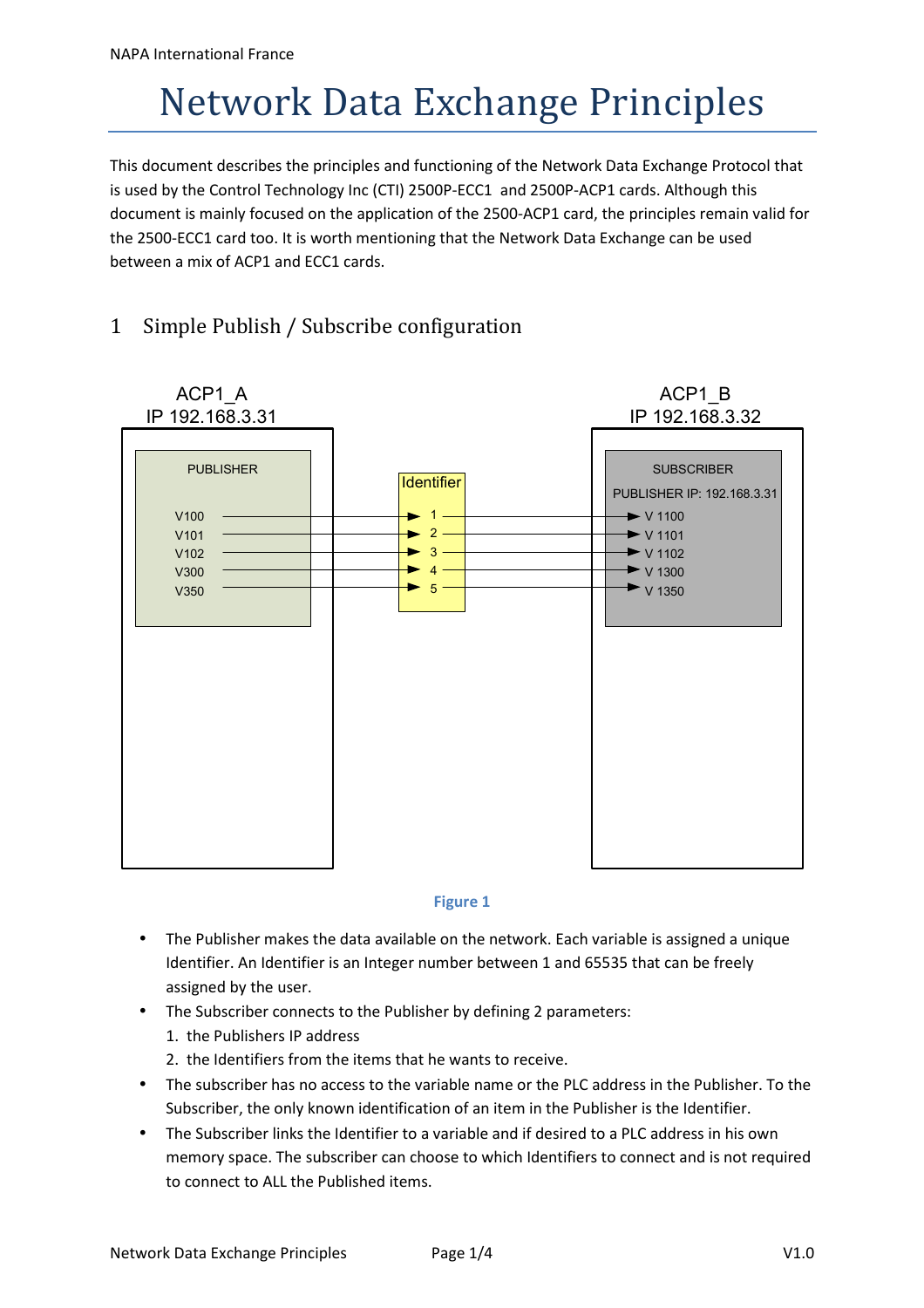NAPA International France

- The change of value of a variable in the Publisher will trigger the transmission of that variable to the subscribers that have connected to the Identifier of that variable. This is an "On Event" data exchange mechanism. The Subscriber does not need to take any action to receive the actual data.
- In the Publisher rules can be applied to variables to trigger the Event Mechanism. For each Item a hysteresis can be configured in order to avoid unnecessary data exchange trigger events.



## 2 Both Devices Publisher / Subscriber



- A device can be Publisher and subscriber at the same time for another ACP1 card or ECC1 card.
- Several Publishers can use the same Identifiers. Within one Publisher each variable must have its unique Identifier.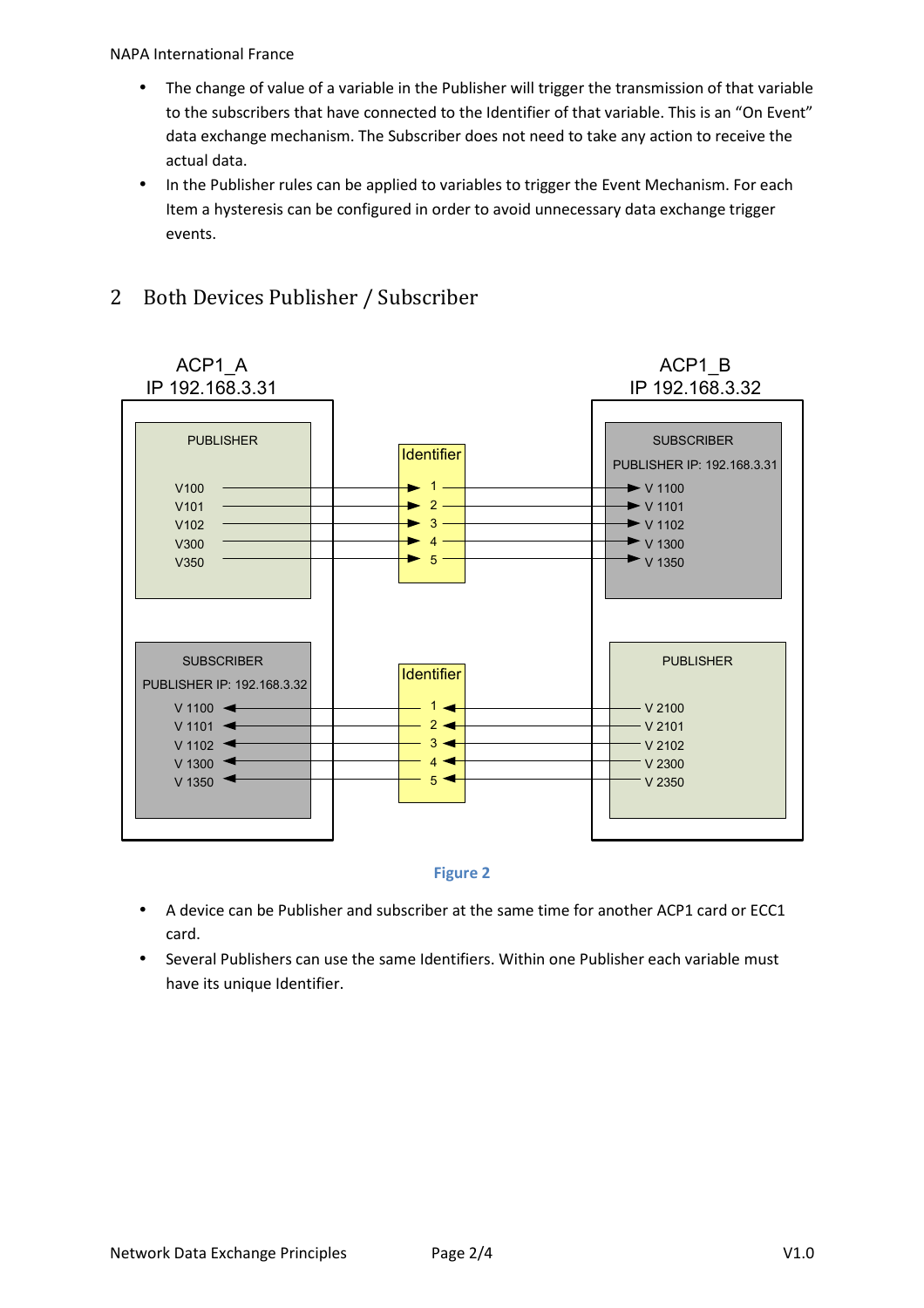## 3 A Publisher & multiple Subscribers



**Figure 3**